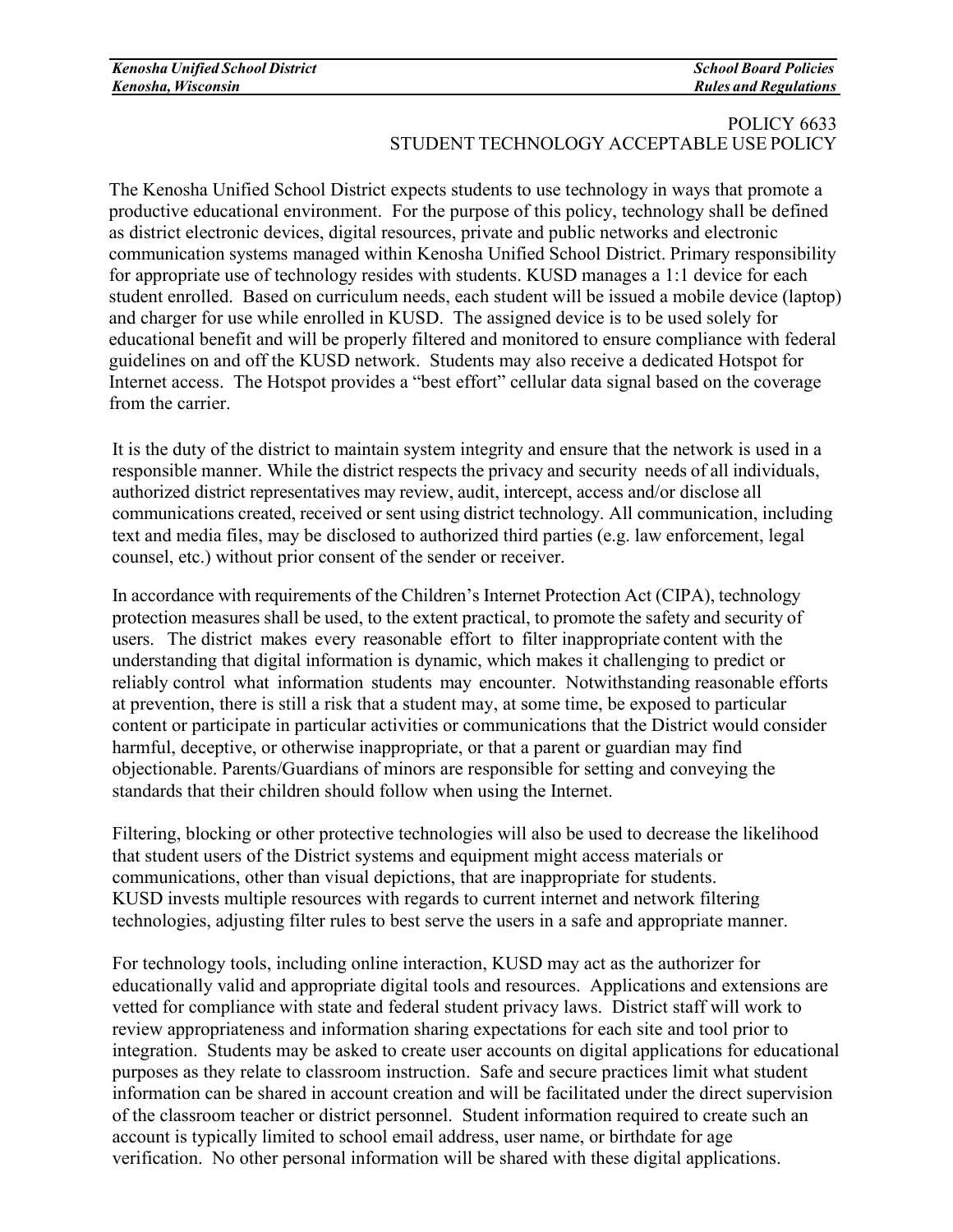## POLICY 6633 STUDENT TECHNOLOGY ACCEPTABLE USE POLICY PAGE 2

The district values digital citizens who safely and responsibly use digital tools while recognizing the rights, responsibilities and opportunities of living in an interconnected digital world. Aligned with the Protecting Children in the 21st Century Act, Kenosha Unified School District will reinforce the instructional practices, such as:

- Safety and security while using email, virtual learning rooms, social media, and other forms of direct electronic communications.
- Dangers inherent with the online disclosure of personally identifiable information.
- Consequences of unauthorized access (e.g., "hacking", "harvesting", digital piracy", "data mining", cyberbullying, etc.) and other unlawful or inappropriate activities by students online.
- Unauthorized disclosure, use, and dissemination of personally identifiable information regarding minors.

Review and agreement of this Student Acceptable Use policy is an annual expectation for students and parents/guardians.

LEGAL REF.: Wisconsin Statutes

Sections 118.258 [Electronic communication devices prohibited]

120.12(1) [ School board duties]

120.13 [School board powers]

943.70 [Computer crimes]

947.0125 [Unlawful use of computerized communication

systems]

U.S.C. 17, Federal Copyright Law [Use of copyrighted materials]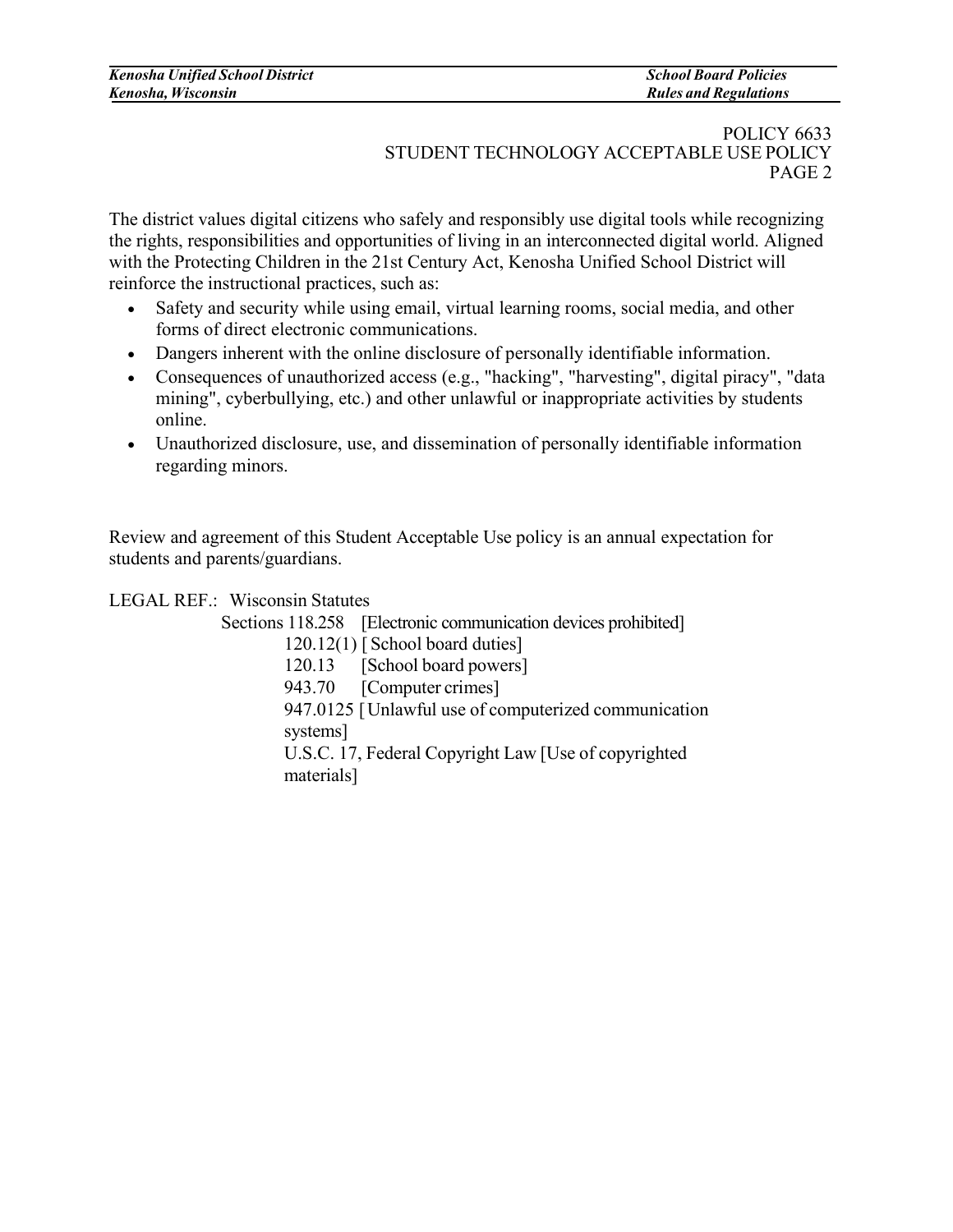Children's Internet Protection Act [Online safety] Neighborhood Children's Internet Protection Act [Online safety] Children's Online Privacy Protection Act [Online privacy protection] Family Educational Rights and Privacy Act [FERPA] Broadband Data Improvement Act Title II, Section 215 [Internet safe use] Protecting Children in the 21<sup>st</sup> Century Act

CROSS REF.: 3531.1, Copyrighted Materials

- 4226, Staff Technology Acceptable Use
- 5111,Anti-Bullying/Harassment/Hate
- 5430, Student Conduct and Discipline
- 5437, Threats/Assaults
- 5473, Suspensions
- 5474, Student Expulsion
- 5475, Discipline of Students with Exceptional Educational Needs
- 6100, Mission, Vision, Core Values and Strategic Goals
- 6470, Student Records
- 6600, Instructional Resources
- 6610, Selection of Instructional Materials
- 6620, Library Resources
- 6634, Assistive Technology

AFFIRMED: November 28, 1995

REVISED: January 29, 2002 May 22, 2007 July 28, 2009 June 28, 2011 June 25, 2013 March 22, 2016 February 27, 2018 September 24, 2019 October 27, 2020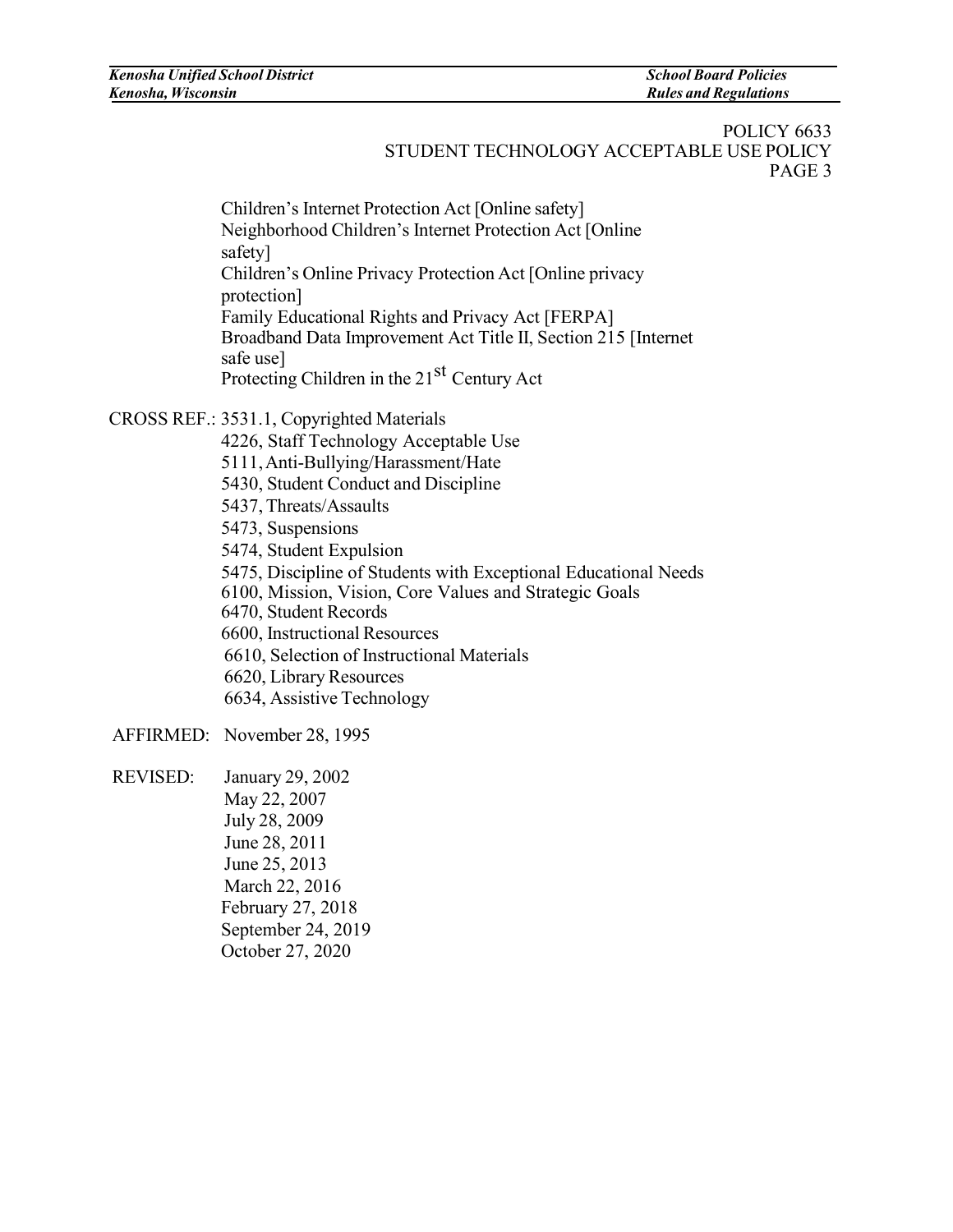## RULE 6633 STUDENT ACCEPTABLE USE POLICY

General school rules for behavior and communications apply, including the district's harassment policies. Students shall abide by district guidelines governing acceptable use of technology. Misuse of technology may result in loss of access privileges and disciplinary action may be taken. Appropriate legal action may also be taken against students performing illegal activities using technology.

Guidelines for acceptable technology use:

- All KUSD students will be issued a KUSD district device to be used in both in person and remote/virtual learning environments. It is the expectation that the student has a fully charged device for each day they attend school. Even though this device is assigned to the student, it is considered property of the Kenosha Unified School District and should remain free of any personal markings or graffiti (including stickers, markers, glitter).
- Students shall not use any technology in a manner that poses a threat to academic integrity, disrupts the learning environment or violates the privacy right of others. Students shall not send, share, view or possess pictures, text messages, emails or other material depicting sexually explicit or offensive content in electronic communications of any other form using technology while on school grounds, at school sponsored events, or on school buses or vehicles provided by the district. Technology used to "bully" or post derogatory statements about district students or staff via text message, social media or other electronic platforms will result in disciplinary action.
- Students must abide by all applicable copyright and licensing laws when using technology within the district.
- Students shall maintain confidentiality of their usernames and passwords and shall not utilize usernames and passwords of others.
- All school related electronic publications are subject to approval and ongoing review by staff. All publications should reflect the mission and cores values of the school and district.
- Students shall not breach or disable network security mechanisms or compromise network stability or security in any way. This includes access to KUSD district issued Hotspots and mobile devices. District issued Hotspots may only be used to provide wireless Internet access to the assigned KUSD mobile device. Connecting a Hotspot to a non-KUSD device is a violation of KUSD Policy. Students shall refrain from utilizing proxy gateways to bypass monitoring or filtering.
- Students are responsible for reporting any inappropriate media or resources they encounter**,** regardless of who owns the technology involved.
- Students shall not use any technology for any purpose that would violate law or Board polices.
- Students shall not use district technology resources for personal commercial activities not related to instruction. Personal purchase or sale of products or services is prohibited.